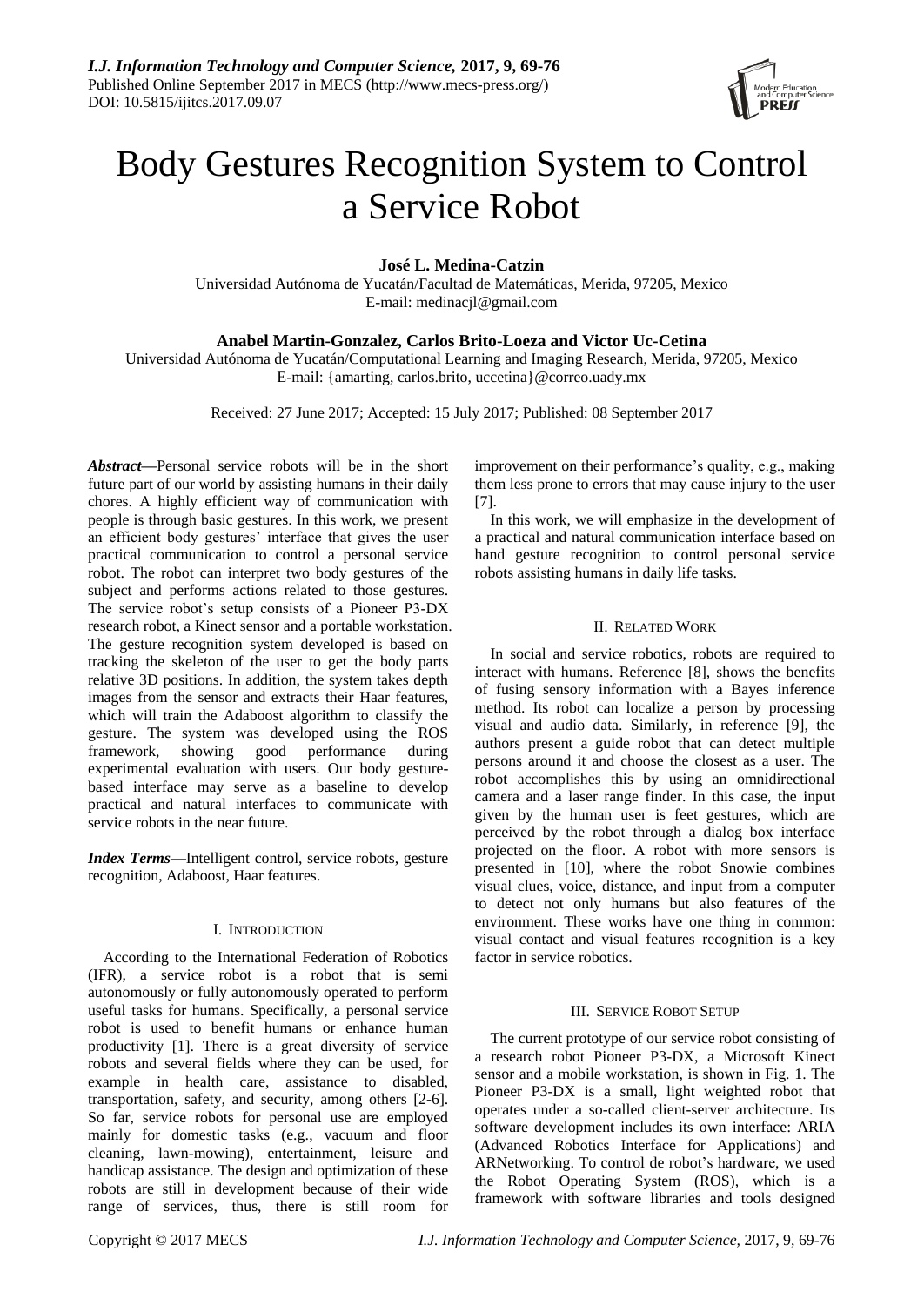specifically to develop robot applications.

The Kinect sensor is a 3D sensing device developed by Microsoft for the Xbox 360 video games console. It consists of an RGB camera, a depth sensor, a multi-array microphone, and a custom processor running proprietary software that provides 3D full body motion capture, facial and voice recognition capabilities. The Open Natural Interaction (OpenNI) is a framework to develop applications using depth cameras (3D sensing devices) such as the Kinect sensor. It provides access to depth image, color image, infrared image, and gestures. On the other hand, the NITE is an advanced 3D computer vision middleware (used through the OpenNI framework), using the Kinect's depth information for skeleton tracking. Such skeleton tracking gives 3D information of body points (e.g. hands, elbows, shoulders, head, torso).



Fig.1. System architecture.

The system is configured as follows: The Kinect sensor, mounted on top of the robot, obtains a subject's full-body position data by means of the OpenNI and NITE libraries. Such data become available to all devices connected throughout ROS network and subsequently, it is processed to recognize the body gestures that will indicate the robot's actions. The ARIA libraries are used to control the robot based on the recognized gesture.

#### IV. BODY GESTURES INTERFACE

The recognition module performs periodic sampling of the subject's body to identify any valid gesture. Two body gestures are defined for the system interface: "Follow" and "Stop" gestures. The "Follow" gesture (see Fig. 2) indicates the robot to follow the person wherever he/she goes. The "Stop" gesture tells the robot to stop following the person (see Fig. 3).

#### *A. "Follow" Gesture Recognition*

Fig. 2 shows the body gesture the subject must perform so that the robot starts following him/her. The "Follow" gesture is evoking a salute in the common day used gestures.

To recognize the "Follow" gesture, two conditions must be satisfied: 1) The 3D position of the right hand and right elbow should be contained in the geometric plane defined by the 3D position of the chest (torso) and two shoulders. 2) The angle  $\varphi$  and the angle  $\alpha$  (see Fig. 4) must be close to 90° and 135°, respectively.

In the case of the first condition, the torso, and the two shoulders are coplanar and generate a geometric plane projected in the visual space of the Kinect that moves with the user body level. If the distance from the hand or elbow to the plane is approximately 0 cm, the first condition is then satisfied. This is calculated as follows.



Fig.3. "Stop" gesture.

Be  $T = (t_x, t_y, t_z)$ ,  $L = (l_x, l_y, l_z)$ ,  $R = (r_x, r_y, r_z)$ , the 3D positions of the torso, left shoulder and right shoulder, respectively, obtained by the Kinect sensor.

The vectors used to find the projected plane in the visual space of Kinect are defined as:

$$
\overrightarrow{TR} = (r_x - t_x, r_y - t_y, r_z - t_z) = (x_1, y_1, z_1)
$$
 (1)

$$
\overrightarrow{TL} = (l_x - t_x, l_y - t_y, l_z - t_z) = (x_2, y_2, z_2) \tag{2}
$$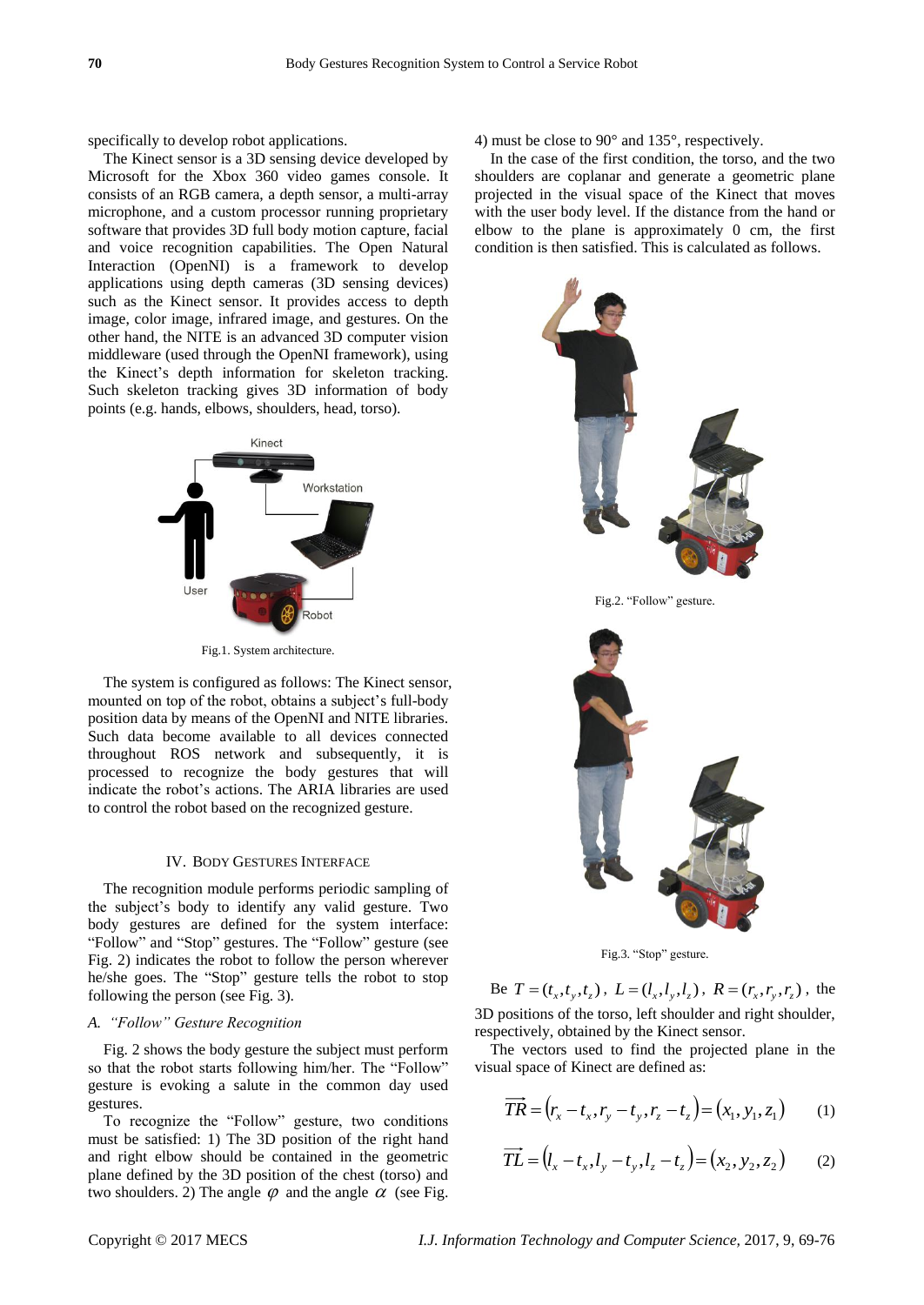where  $TR$  is the vector that goes from the torso to the right shoulder, and *TL* is the vector that goes from the torso to the left shoulder.

Therefore, the point-plane distance  $d_p$  from the plane to the hand or elbow 3D coordinates  $(x, y, z)$  is the following:

$$
d_p = \frac{|Ax + By + Cz - D|}{\sqrt{A^2 + B^2 + C^2}},
$$
\n(3)

where,

$$
A = y_1 z_2 - z_1 y_2 \tag{4}
$$

$$
B = z_1 x_2 - x_1 z_2 \tag{5}
$$

$$
C = x_1 y_2 - y_1 x_2 \tag{6}
$$

$$
D = At_x + Bt_y + Ct_z \tag{7}
$$

In the case of the second condition, the angle formed by the forearm and the arm  $(\varphi)$ , and the angle formed by the arm and the vector that goes from the shoulder to the torso ( $\alpha$ ) require an approximated magnitude to form the *"Follow"* gesture (see Fig. 4), i.e., 90° and 135°, respectively. The known equation used to calculate an angle *a* between two vectors  $u$  and  $v$  is as in (8):

$$
a = \cos^{-1}\left(\frac{u \cdot v}{\|u\| \|v\|}\right) \frac{180}{\pi},\tag{8}
$$

where  $\|u\|$  and  $\|v\|$  is the norm of u and v, respectively.

## *B. "Stop" Gesture Recognition*

In Fig. 3, the *"Stop"* gesture is shown, and it will indicate the robot to stop following the person. This gesture is the one that humans use to tell someone to stop his/her actions. This body gesture requires the subject to point at arm's-length to the Kinect's reference frame with an open hand. Thus, the system needs to identify the following: 1) arm position, and 2) open hand.

In the case of recognizing the arm position, the system should detect the two angles  $a_1$  and  $a_2$  (see Fig. 5), and verify if they are approximately equal to  $180^{\circ}$  and  $0^{\circ}$ , respectively. The angle  $a<sub>l</sub>$  is formed by the forearm and the arm. Since the arm must be approximately stretched, angle  $a_1$  should be close to 180 $\degree$ . The angle  $a_2$  is formed by the arm and the vector that goes from the shoulder to the Kinect's location. In the *"Stop"* gesture, the arm should be facing the robot; thus, the angle  $a_2$  should be near 0°. Equation (8) is used to calculate these angles.

To recognize the open hand gesture, we trained the Adaboost classifier with a database of Haar features extracted from hand depth images obtained with the Kinect. If the algorithm recognizes the open hand gesture, the robot will stop following the user; otherwise, the robot will ignore the arm position related to the *"Stop"* gesture.



Fig.4. "Follow" gesture features: main body points.



Fig.5. "Stop" gesture features: side and top view.



Fig.6. Hand gestures: a) open hand, b) close hand, c) semi-open hand.



Fig.7. Depth images database: a) open hand, b) close hand, c) semi-open hand.

## *C. Hand Gestures Database*

To train and test the boosting classifier we created a database consisting of a set of depth images generated from three different hand gestures (see Fig. 6) performed by 50 volunteers, men and women, between 18 and 30 years of age, and of varied physical complexions. Each volunteer performed twice, with the right hand, the hand gesture corresponding to the open hand (positive sample), and two gestures different from the open hand (negative samples). Thus, a total of 200 samples were obtained (see Fig. 7).

Kinect provides a depth image which encloses the whole scene covered by its sensor, including not only the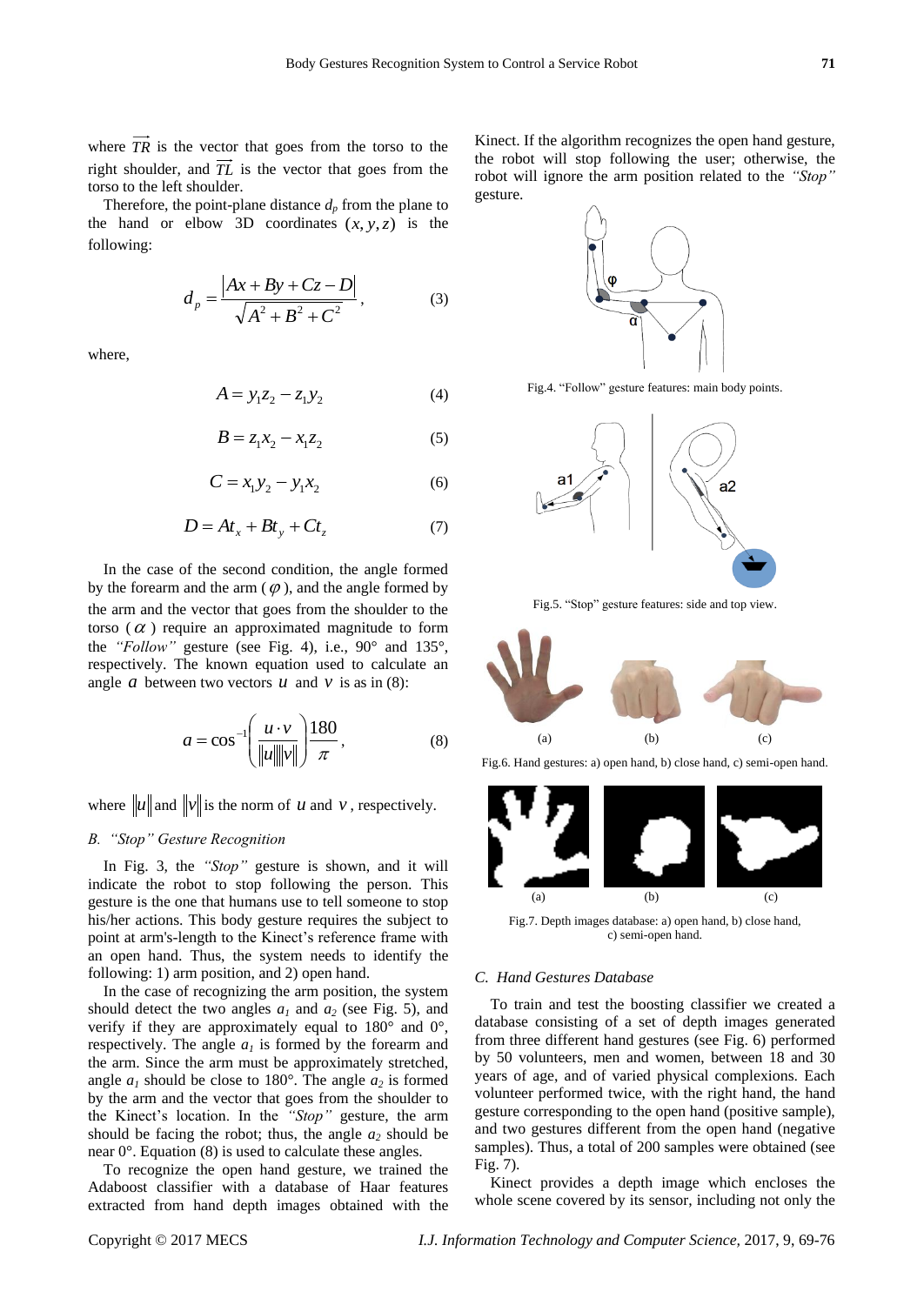hand, but the user itself (Fig. 8a). To acquire only the hand gesture of interest, we define a depth threshold (approximately, 80 cm) from the sensor and use it to create a binary image out of the original depth image. This threshold will preserve the hand and remove the background (Fig. 8b). Then, we detect the hand limits inside the image (Fig. 8c), and finally, we extract a square image containing only the hand gesture (Fig. 8d).



Fig. 8. Image acquisition: a) original depth image, b) hand segmentation, c) hand limits detection, and d) final hand image.

To perform a manageable feature extraction calculation, hand gesture images were scaled to a resolution of 30×30 pixels.

# *D. Haar Features*

Haar features have been widely used in the detection of faces [11-13] pedestrians [14], gestures [15, 16], text within images [17], vehicles [18, 19], among others. These features encode the mean intensities differences between two adjacent rectangular regions in an image, showing structural similarities between objects.



Fig.9. Haar features: a) horizontal, b) vertical, c) 3-bars vertical, d) 3 bars horizontal, e) diagonal.



Fig.10. Integral Image

According to Viola and Jones [20], a Haar feature selects adjacent rectangular regions at a specific location within a detection window in an image, sums the intensities of pixels in each region, and calculates the difference between regions.

The Haar features used to train our system were taken from five Haar templates: two horizontal bars, two vertical bars, three horizontal bars, three vertical bars, and diagonal. In Fig. 9 the Haar templates used in the experiments can be observed. To obtain all features, every Haar template changes in size and is moved over the input image, and for each subsection of the image, the Haar feature is calculated. Such operation can be calculated faster due to the use of an integral image.

An integral image allows constant time for the calculation of the area of a rectangular region of pixels in an image. The value at any point (*x*, *y*) in the integral image *S* is the sum of all the pixels above and to the left of (*x*, *y*):

$$
S(x, y) = \sum_{x' \le x, y' \le y} I(x', y')
$$
 (9)

where  $I(x', y')$  is the pixel value at  $(x', y')$  in the image. For example, in Fig. 10, the sum of pixels in region E equals:

$$
E = D - B - C + A, \tag{10}
$$

where *A*, *B*, *C*, *D* represent values of the integral image.

# *E. AdaBoost Classifier*

Freund and Schapire [21] proposed a supervised learning algorithm called AdaBoost (Adaptive Boosting), widely used in different applications of the area of machine learning [22−25].

The main idea of AdaBoost is to combine of a set of weak classifiers to build a strong classifier. A "weak classifier" is a basic classifier that cannot accurately classify the training set, even with the best classification function. To classify, this boosting algorithm takes a set of training data  $(x_1, y_1)$ , ...,  $(x_n, y_n)$  as input, where n is the number of training images,  $x_i$  is a vector of characteristics (in our case Haar features) extracted from the i-th image sample, and  $y_i$  is the label (class) of sample i. If  $yi$  equals 1 indicates a positive sample (image to recognize); if  $y_i$ equals −1 indicates a negative sample (an image other than the one to be recognized).

At each iteration of this boosting algorithm, the best weak classifier is chosen and the classification error is calculated. Depending on the error, the weight of the weak classifier is obtained, and the data weights (which are initially equal) are updated so that the weights of the erroneously classified data are increased, and the weights of the correctly classified data are reduced. This ensures to find another weak classifier in the next iteration that classifies better the examples classified incorrectly. The final strong classifier,  $F(x)$ , consists of a linear combination of all selected weak classifiers  $f_m(x)$  as in (11):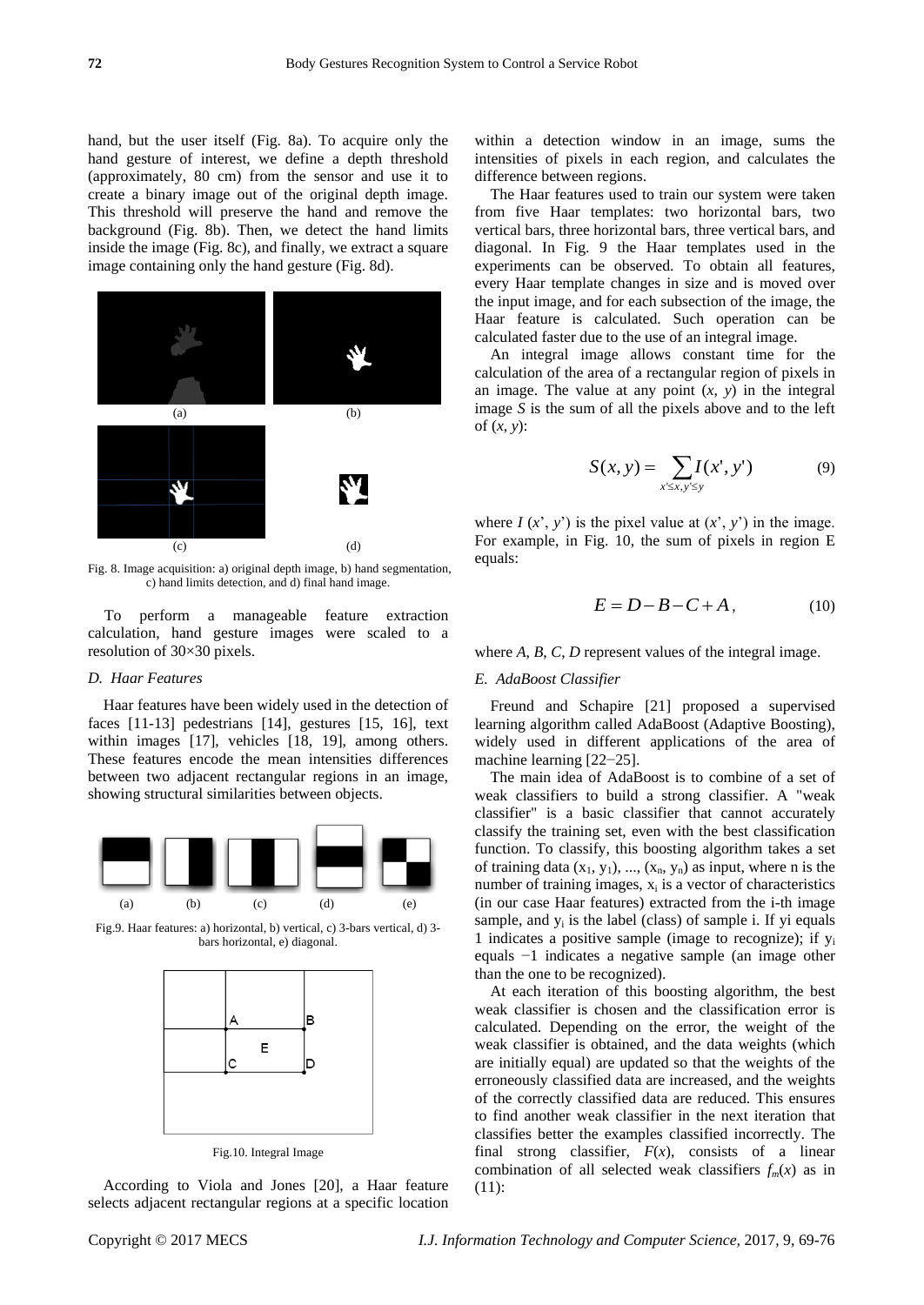$$
F(x) = \sum_{i=1}^{M} f_m(x).
$$
 (11)

#### *F. Deviation Angle and Distance*

In order to follow the subject, our prototype locates the subject's position by calculating the deviation angle *θ* of the person related to the Kinect depth axis (i.e., X-axis), and the distance *d* from the subject to the Kinect. These two parameters serve to control the movement of the robot, where  $\theta$  indicates a turn and  $d$  how near the robot need to approach the user. Note that the Kinect only locates the user in an XY plane, thus, it ignores if the user is above or below the plane in which the Kinect is embedded.

To locate the user, the torso is taken as the subject's reference point as it is closer to the center of mass of the user and tends to have less disruption to the movement. Thus, to calculate the deviation angle *θ* and the Euclidean distance *d*, known methods of linear algebra were used.

*Copyright Computer Computer Computer Computer Computer Computer Computer Computer Computer Computer Computer Computer Computer Computer Computer Computer Computer Computer Computer Computer Computer Computer Science Com* Finally, a digital proportional-integral-derivative (PID) controller is implemented to control the robot acceleration, where a distance of 80 cm is set as the offset (reference) the PID controller has to keep, this is, the minimum distance the robot should maintain away from the subject (see Fig. 11a). So, the robot system calculates its difference, in meters, from the offset, i.e., its distance error equals the offset minus its current distance from the user's torso; then, it increases its speed of movement, proportionally, to that error, i.e., the robot speed will be the error times a constant  $K_p = 2$ , so it can move towards the user. Whenever the error has a negative sign, e.g., when the user approaches the robot, it will move backwards. To align the robot with the user, a PID controller is also implemented. This method controls the robot turn speed. In this case, the offset is set to  $0^\circ$ , so the robot will try to be aligned with the user's torso by calculating its angle error from the offset, i.e., its current deviation angle *θ*. A positive deviation angle will make the robot turn to its right with a speed proportional to the angle magnitude; otherwise, it will turn to its left with the same speed proportionality (see Fig. 11b).

#### V. RESULTS AND DISCUSSION

The "*Stop*" gesture recognition system was evaluated through a series of experiments with the hand image database. Haar features were extracted from the hand images, giving a total of 320,100 values per image to create its corresponding vector of characteristics to be classified by Adaboost. This boosting algorithm was trained to recognize the open hand gesture by finding the top 30 weak classifiers.

The set of samples for the algorithm consisted of 100 positive samples (images of the open hand gesture) and 100 negative samples (50 close hand images, 50 semiopen hand images), giving a total of 200 samples. The training phase was performed with 80% of the total examples, and the 20% of the remaining examples were designated for the test phase. The method to validate the learning performance was Cross-Validation in the One-Leave-Out mode [26], using five folds.

Table 1 presents recognition results of five folds for the open hand gesture with Haar features.

Table 2 shows results of average (AVG) and standard deviation (SD) of the statistical measures of performance: accuracy, sensitivity (rate of true positives), specificity (true negative rate) and F1score.

In Fig. 12, two examples of classification errors are presented. In Fig. 12a a semi-open hand was erroneously classified as an open hand (false positive) possibly due to the high of the wrist in the image. Fig. 12b shows an open hand incorrectly recognized.



Fig.11. Robot movement control: a) minimum distance away from user, and b) deviation angle *θ*.

Table 1. Open Hand Gesture Recognition (%)

| Fold | <b>Accuracy</b> | <b>Sensitivity</b> | <b>Specificity</b> | <b>F1Score</b> |
|------|-----------------|--------------------|--------------------|----------------|
|      | 95.0            | 95.0               | 95.0               | 95.0           |
|      | 100.0           | 100.0              | 100.0              | 100.0          |
| 3    | 97.5            | 95.0               | 100.0              | 97.4           |
|      | 97.5            | 100.0              | 95.0               | 97.6           |
|      | 95.0            | 95.0               | 95.0               | 95.0           |

Table 2. Summary Recognition Results (%)

|     | Accuracy | <b>Sensitivity</b> | <b>Specificity</b> | <b>F1Score</b> |
|-----|----------|--------------------|--------------------|----------------|
| AVG | 97.0     | 97.0               | 97.0               | 97.0           |
| SD  | ).21     | 0.27               | 0.27               | 0.21           |



Fig.12. Recognition errors: a) False positive, and b) False negative

To evaluate our prototype, we performed demonstrations in indoor scenarios with 10 volunteers of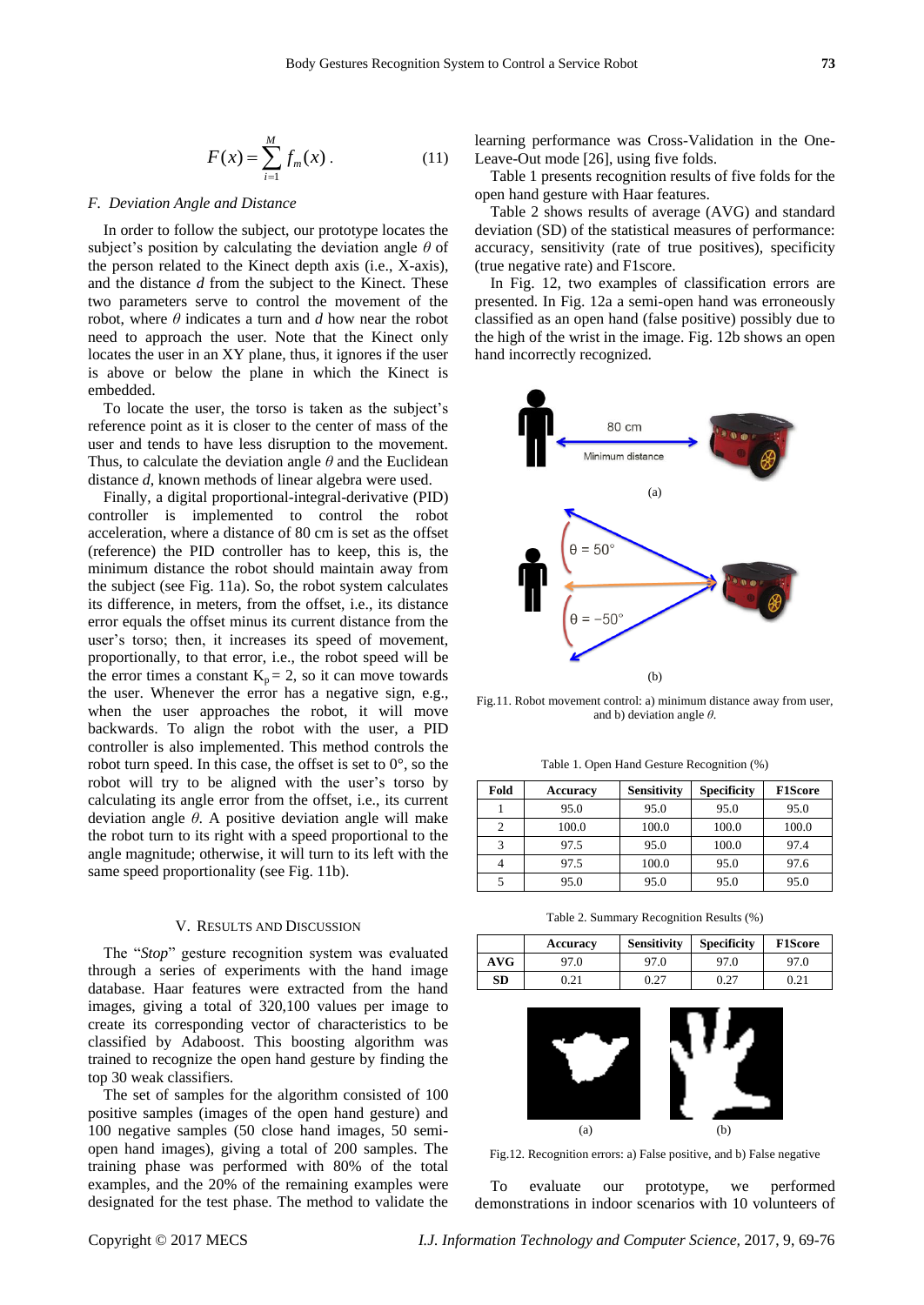different ages (from 20 to 30 years old). Participants could try the body gestures to control the robot while they were walking around the room (Fig. 13). Once a subject told the robot to follow him/her, it started to move towards the user even when the subject turned his/her back on the robot. The PID controller permits the robot to accelerate its movement relative to the magnitude of the distance between them, this is, the robot approached the user faster when its distance was larger, and slower when it was getting nearer the subject. On the other hand, the deviation angle permits the robot to follow the subject's turns around the place. When the user forwards the robot, it maintains its distance from the subject by moving backward. In addition, one safety feature the volunteers liked was that our prototype keeps always a determined distance from the subject. When the user sets the arm as in the "*Stop"* gesture, the robot had to recognize an open hand to stop, otherwise, it continued following the user.



Fig.13. Subjects controlling the robot: a) "Stop" gesture, b) false "Stop" gesture, and c) "Follow" gesture.

Participants filled out a multiple-choice survey consisting of questions with five optional answers: (1) Strongly agree, (2) Agree, (3) Neither agree nor disagree, (4) Disagree, and (5) Strongly disagree. The results are the following:

- 1) "The system responded correctly to the *Follow* signal." (AVG 4.80, SD 0.40).
- 2) "The robot followed you to all the places that you moved." (AVG 4.9, SD 0.30).
- 3) "The robot continued to follow you when you showed a false *Stop* gesture." (AVG 4.20, SD 0.60).
- 4) "The robot recognized the *Stop* gesture at the first attempt." (AVG 4.50, SD 0.67).
- 5) "The response time of the robot for each control

gesture is optimal." (AVG 4.10, SD 0.54).

- 6) "The communication with gestures for the control of the robot is easy." (AVG 4.20, SD 0.40).
- 7) "The *Stop* gesture is a common way to stop someone gesturing." (AVG 4.10, SD 0.30).
- 8) "The robot can be controlled by any user." (AVG 4.30, SD 0.46).
- 9) "In general, the robot executed the given commands." (AVG 4.00, SD 0.00).

The results in the survey indicate that the users perceived the best performance of the system during the "Follow" gesture recognition, and while it was following them to the different locations to which they moved. In the lowest scores subjects agreed that the gesture to stop the robot is a human way to stop someone, and that the response time and execution commands of the robot were optimal.

In general, during the experiments, participants showed acceptance and enthusiasm for the prototype, giving a satisfactory feedback about its functionality.

## VI. CONCLUSION

Service robots are becoming popular nowadays, and voice and gestures are becoming the natural human communication norm for the way of interacting with robots. This paper shows a practical body gesture-based interface to control a service robot. The robot can recognize a gesture which indicates the robot to follow the subject, and a second gesture to stop its following action. The Adaboost algorithm and Haar features implemented present good performance to recognize the hand gesture to control the robot. Evaluation with volunteers shows that the prototype performs satisfactory results.

#### **REFERENCES**

- [1] K. G. Engelhardt, R. A. Edwards, "Human robot integration for service robotics," in *Human-Robot Interaction*, Mansour Rahimi, Waldemar Karwowki. Eds. London: Taylor & Francis Ltd., pp. 315–346, 1992.
- [2] I. Olaronke, O. Oluwaseun, and I. Rhoda, "State Of The Art: A Study of Human-Robot Interaction in Healthcare", *International Journal of Information Engineering and Electronic Business (IJIEEB)*, vol. 9, num. 3, pp. 43–55, 2017.
- [3] A. Singh, J. Buonassisi, and S. Jain, " Autonomous Multiple Gesture Recognition System for Disabled People", *International Journal of Image, Graphics and Signal Processing (IJIGSP)*, vol. 6, num. 2, pp. 39–45, 2014.
- [4] N. Roy, G. Baltus, D. Fox, F. Gemperle, J. Goetz, T. Hirsch, D. Margaritis, M. Montemerlo, J. Pineau, J. Schulte, et al., "Towards personal service robots for the elderly," in *Workshop on Interactive Robots and Entertainment (WIRE 2000)*, vol. 25, p. 184, 2000.
- [5] J. Forlizzi and C. DiSalvo, "Service robots in the domestic environment: a study of the Roomba vacuum in the home," in *Proceedings of the 1st ACM SIGCHI/SIGART conference on Human-robot interaction*, pp. 258–265. ACM, 2006.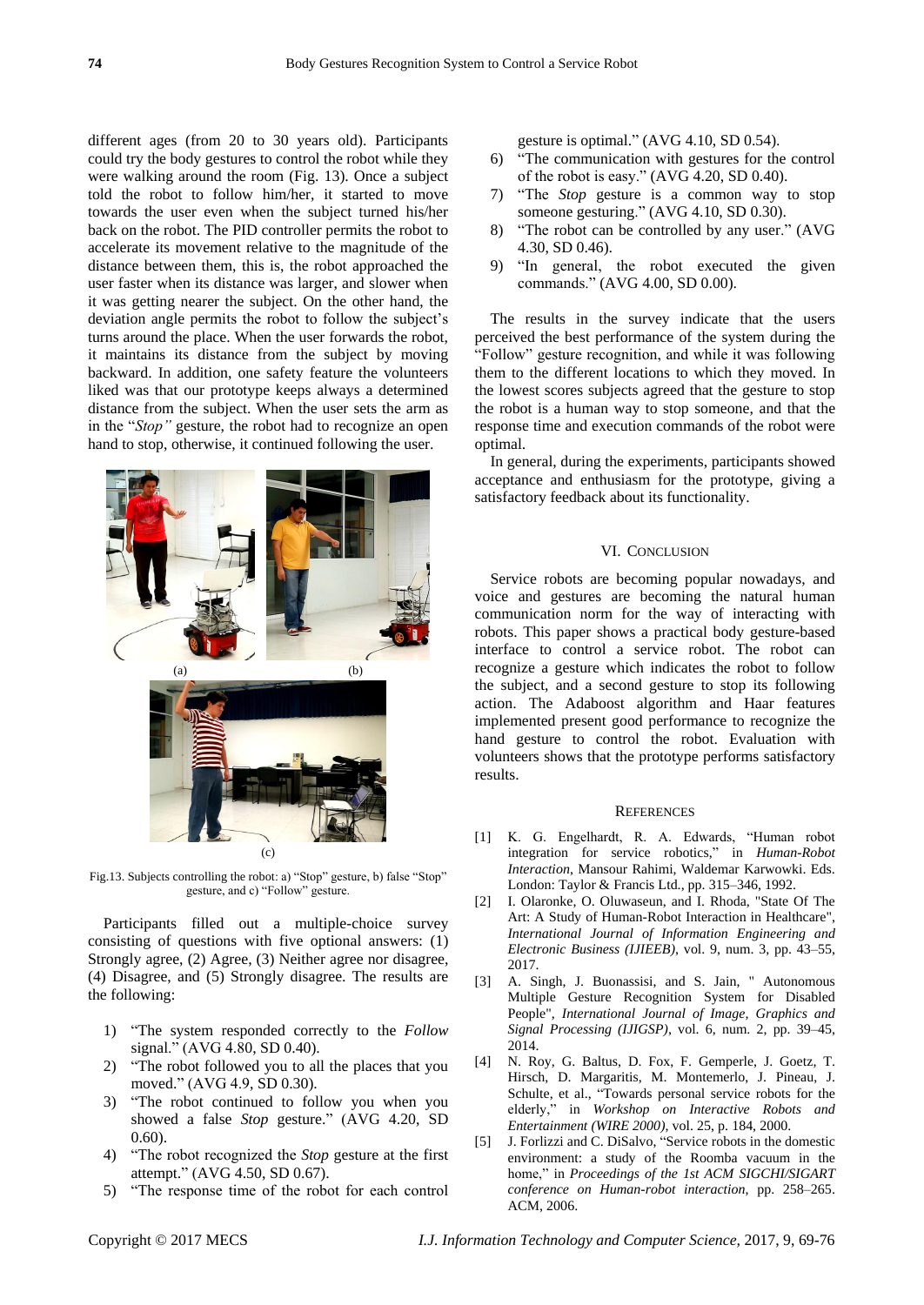- [6] T. Sasai, Y. Takahashi, M. Kotani, and A. Nakamura, "Development of a guide robot interacting with the user using information projection – Basic system," in *Proceedings of the 2011 IEEE International Conference on Mechatronics and Automation*, pp. 1297–1302, 2011.
- [7] V. J. Traver, A. P. del Pobil, and M. Perez-Francisco, "Making service robots human-safe," in *Proceedings of IEEE/RSJ International Conference on Intelligent Robots and Systems (IROS)*, vol. 1, pp. 696–701, IEEE, 2000.
- [8] R. Viciana-Abad, R. Marfil, J. M. Perez-Lorenzo, J. P. Bandera, A. Romero-Garces, and Reche-Lopez, "Audiovisual perception system for a humanoid robotic head," *Sensors*, pp. 9522–9545, 2014.
- [9] K. Watanabe, Y. Shiraishi, S. Tzafestas, J. Tang, and T. Fukuda, "Feedback control of an omnidirectional autonomous platform for mobile service robots," *Journal of Intelligent and Robotic Systems*, vol. 22, num. (3–4), pp. 315–330, 1998.
- [10] C. A. Acosta Calderon, C. Zhou, and R. Elara Mohan, "Development of an autonomous service robot for social interactions," in *International Conference on Information, Communications and Signal Processing (ICICS)*, pp. 1–6, 2011.
- [11] S. Duan, X. Wang, and W. Wan, "The LogitBoost Based on Joint Feature for Face Detection," in *International Conference on Image and Graphics*, pp. 483–488, 2013.
- [12] M. Rezaei, H. Ziaei Nafchi, and S. Morales, "Global Haar-Like Features: A New Extension of Classic Haar Features for Efficient Face Detection in Noisy Images," vol. 8333, pp. 302–313, Springer Berlin Heidelberg, 2014.
- [13] H. Wang, X. Gu, X. Li, Z. Li, and J. Ni, "Occluded face detection based on Adaboost technology," in *2015 Eighth International Conference on Internet Computing for Science and Engineering (ICICSE)*, pp. 87–90, 2015.
- [14] S. Zhang, C. Bauckhage, and A. B. Cremers, "Informed Haar-like features improve pedestrian detection," in *2014 IEEE Conference on Computer Vision and Pattern Recognition*, pp. 947–954, 2014.
- [15] Q. Chen, N. D. Georganas, and E. M. Petriu, "Hand gesture recognition using Haar-like features and a stochastic context-free grammar," *IEEE Transactions on Instrumentation and Measurement*, vol. 57, num. 8, pp. 1562–1571, 2008.
- [16] M. A. Rahaman, M. Jasim, M. H. Ali, and M. Hasanuzzaman, "Real-time computer vision-based Bengali sign language recognition," in *Int. Conf. on Computer and Information Technology (ICCIT)*, pp. 192– 197, 2014.
- [17] N. Mavaddat, T. Kim, and R. Cipolla, "Design and evaluation of features that best define text in complex scene images," in *IAPR Conference on Machine Vision Applications (MVA)*, pp. 20–22, 2009.
- [18] S. Maher Elkerdawi, R. Sayed, and M. ElHelw, "Real-Time Vehicle Detection and Tracking Using Haar-like Features and Compressive Tracking," pp. 381–390. Springer International Publishing, 2014.
- [19] S. Shujuan, X. Zhize, W. Xingang, H. Guan, W. Wenqi, and X. De, "Real-time vehicle detection using Haar-SURF mixed features and gentle AdaBoost classifier," in *Chinese Control and Decision Conference*, pp. 1888– 1894, 2015.
- [20] P. Viola and M. Jones, "Rapid object detection using a boosted cascade of simple features," in *Proceedings of the 2001 IEEE Computer Society Conference on Computer Vision and Pattern Recognition (CVPR)*, vol. 1, pp. I-511–I-518, 2001.
- [21] Y. Freund and R. E. Schapire, "A decision-theoretic

generalization of on-line learning and an application to boosting," *Journal of Computer and System Sciences*, vol. 55, num. 1, pp. 119–139, 1997.

- [22] A. Takemura, A. Shimizu, and K. Hamamoto, "Discrimination of breast tumors in ultrasonic images using an ensemble classifier based on the Adaboost algorithm with feature selection," *IEEE Transactions on Medical Imaging*, vol. 29, num. 3, pp. 598–609, 2010.
- [23] N. Hamdi, K. Auhmani, M. M. Hassani, O. Elkharki, "An efficient gentle AdaBoost-based approach for mammograms classification," *Journal of Theoretical and Applied Information Technology*, vol. 81, num. 1, pp. 138–143, 2015.
- [24] C. C. Cai, J. Gao, B. Minjie, P. Zhang, and H. Gao, "Fast Pedestrian Detection with Adaboost Algorithm Using GPU," *International Journal of Database Theory and Application*, vol. 8, num. 6, pp. 125–132, 2015.
- [25] M. Kimura, J. Matai, M. Jacobsen, and R. Kastner, "A Low-Power AdaBoost-Based Object Detection Processor Using Haar-Like Features," in *Proc. of IEEE International Conference on Consumer Electronics*, pp. 203–206, 2013.
- [26] T. Hastie, R. Tibshirani, J. Friedman, "The Elements of Statistical Learning: Data Mining, Inference and Prediction", Springer, 2001.

#### **Authors' Profiles**



**José L. Medina-Catzin** was born in Merida, Mexico. He got his BSc degree in Computer Engineering from the Universidad Autónoma de Yucatán, Merida, Mexico in 2017. His main research interests are robotics, image processing, and machine learning.



**Anabel Martin-Gonzalez** received her Ph.D. degree in Computer Science from the Technische Universitaet Muenchen at the Chair of Computer Aided Medical Procedures, Germany, in 2011. She received her MSc degree in Computer Science from the Universidad Nacional Autónoma de México, Mexico, in 2006, obtaining the

Alfonso Caso Medal for her high educational performance in the Master program. In 2004, she got a BSc degree in Computer Science from the Universidad Autónoma de Yucatán, Mexico. Currently, she is an Assistant Professor and a member of the Computational Learning and Imaging Research group at the Faculty of Mathematics from the Universidad Autónoma de Yucatán, Mexico. Her main research interests are pattern recognition in images, image processing, and machine learning.



**Carlos Brito-Loeza** received the B.Sc. degree in electronics from the Technological Institute of Merida, Mexico, the M.Sc. and Ph.D. degrees in mathematics, respectively, from the University of Yucatan, Mexico and University of Liverpool, U.K.

He is currently Associate Professor and a member of the Computational Learning and Imaging Research group at the University of Yucatan, Mexico. His research interests are centered on developing variational models and